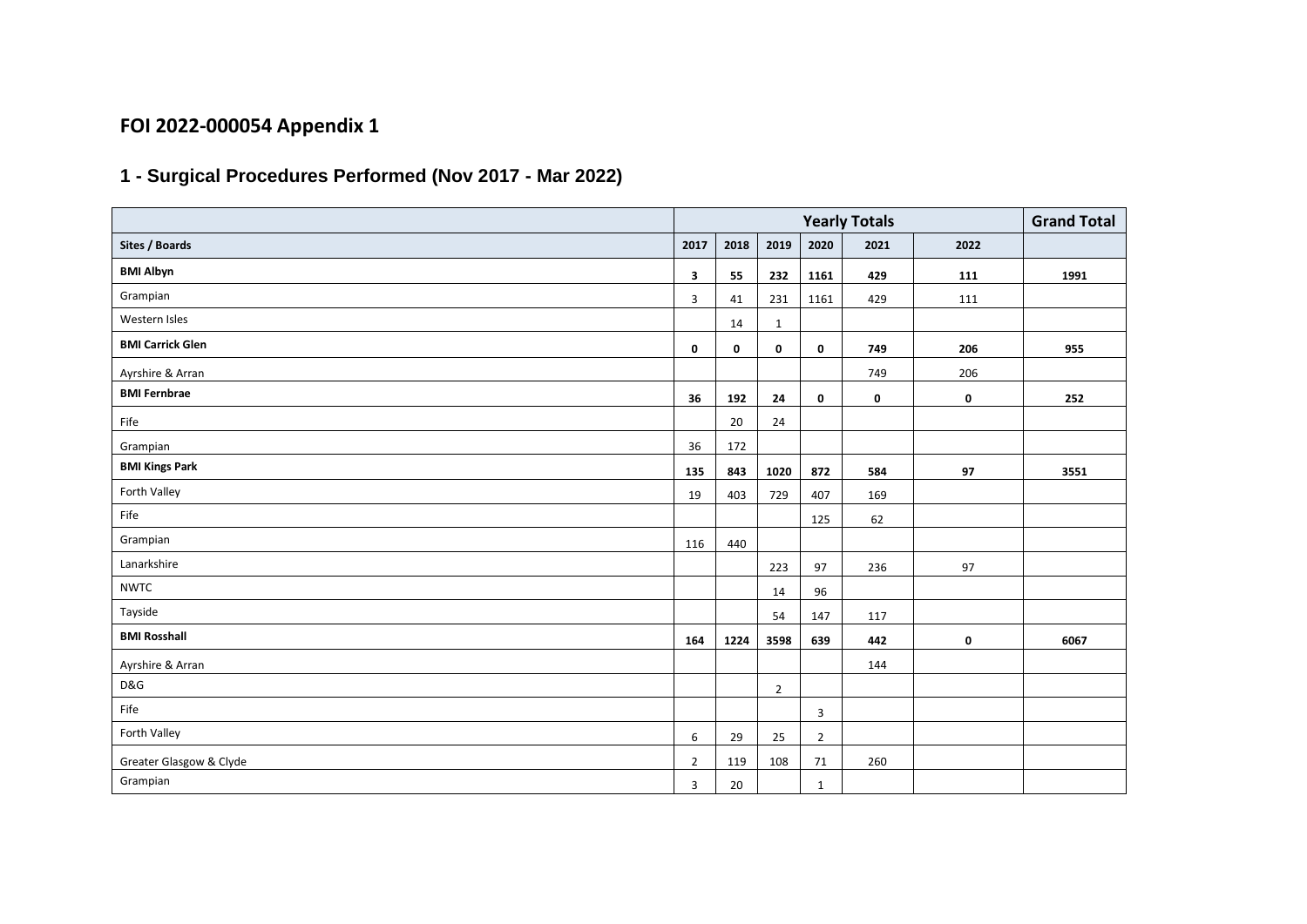| Highland                 | 33          | 8            |                |             |             |     |       |
|--------------------------|-------------|--------------|----------------|-------------|-------------|-----|-------|
| Lanarkshire              | 120         | 1043         | 3312           | 349         | 38          |     |       |
| <b>NWTC</b>              |             |              | 117            | 213         |             |     |       |
| Western Isles            |             | 5            | 34             |             |             |     |       |
| <b>Nuffield Glasgow</b>  | 58          | 486          | 771            | 1924        | 271         | 0   | 3510  |
| Ayrshire & Arran         |             |              |                | 43          | 53          |     |       |
| Borders                  |             | 30           | $\overline{2}$ |             |             |     |       |
| Greater Glasgow & Clyde  |             |              |                | 265         | 68          |     |       |
| Lanarkshire              | 58          | 263          | 176            | 1616        | 150         |     |       |
| Lothian                  |             | 171          | 510            |             |             |     |       |
| <b>NWTC</b>              |             |              | 65             |             |             |     |       |
| Western Isles            |             | 22           | 18             |             |             |     |       |
| <b>Optical Express</b>   | $\mathbf 0$ | 276          | 516            | $\mathbf 0$ | 0           | 0   | 792   |
| Greater Glasgow & Clyde  |             |              | 516            |             |             |     |       |
| Lanarkshire              |             | 276          |                |             |             |     |       |
| <b>Spire Murrayfield</b> | 279         | 918          | 534            | 661         | 404         | 130 | 2926  |
| Borders                  |             | 6            | $\overline{2}$ | 8           |             |     |       |
| Fife                     | 11          | 164          | 132            | 167         | 84          | 47  |       |
| Grampian                 | 23          | 68           |                |             |             |     |       |
| Highland                 |             | $\mathbf{1}$ |                |             |             |     |       |
| Lanarkshire              |             |              |                |             | $\mathsf S$ |     |       |
| Lothian                  | 245         | 679          | 400            | 486         | 315         | 83  |       |
| The Edinburgh Clinic     | 46          | 383          | 562            | $\mathbf 0$ | 0           | 0   | 991   |
| Fife                     |             | 81           | 131            |             |             |     |       |
| Forth Valley             |             |              | 107            |             |             |     |       |
| Lothian                  | 46          | 157          | 299            |             |             |     |       |
| Tayside                  |             | 145          | 25             |             |             |     |       |
| Total                    | 721         | 4377         | 7257           | 5257        | 2879        | 544 | 21035 |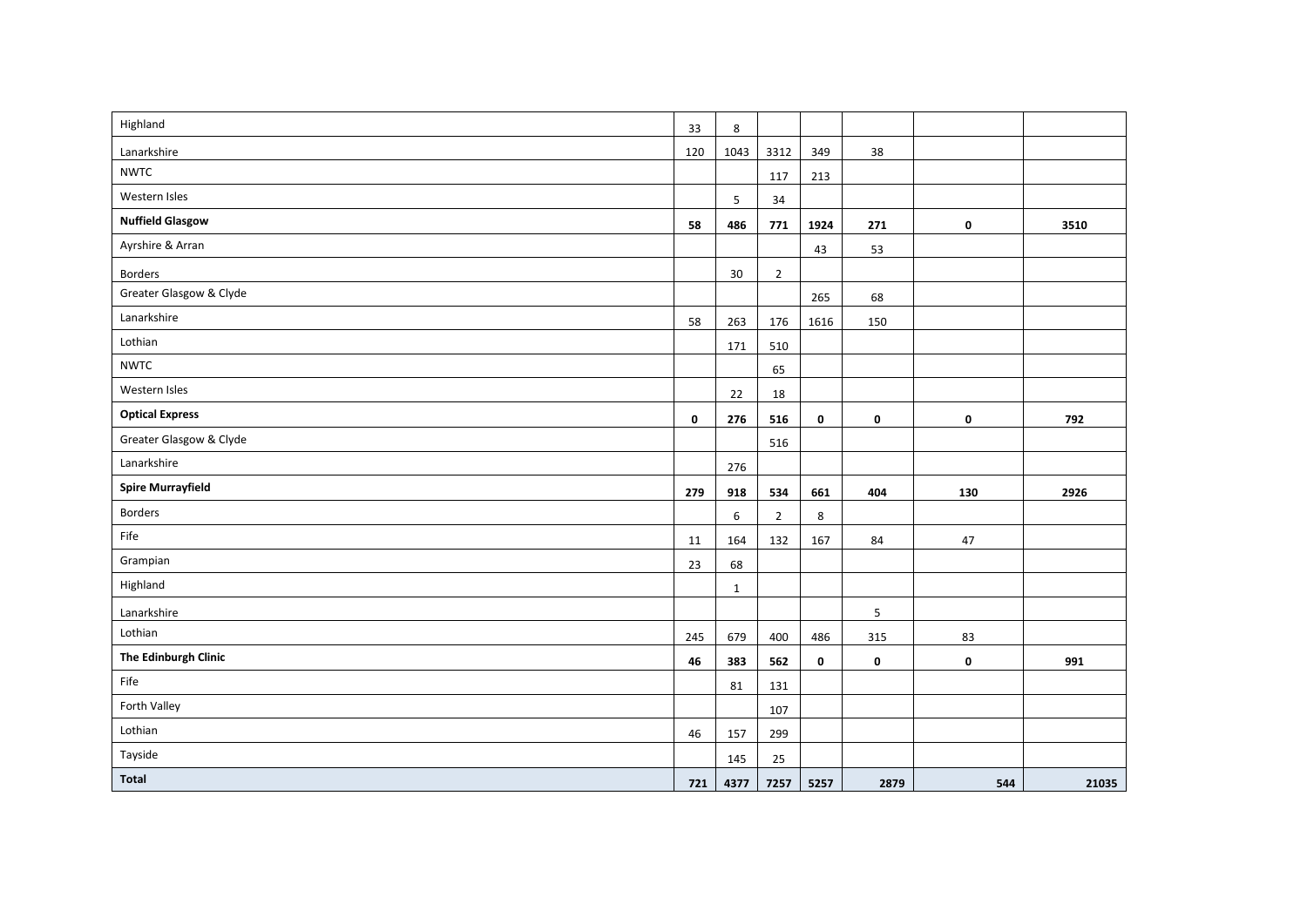|                    |                  | <b>BMI</b>     | <b>BMI</b>   | <b>BMI Ross Hall</b> | BMI-     | <b>Nuffield</b> |                |               | <b>Optical</b><br><b>Express</b> | Grand<br><b>Total</b> |
|--------------------|------------------|----------------|--------------|----------------------|----------|-----------------|----------------|---------------|----------------------------------|-----------------------|
| <b>Specialty</b>   | <b>BMI Albyn</b> | <b>Carrick</b> | <b>Kings</b> |                      |          |                 | <b>Spire</b>   | The Edinburgh |                                  |                       |
|                    |                  | Glen           | Park         |                      | Fernbrae | Glasgow         | Murrayfield    | <b>Clinic</b> |                                  |                       |
| Plastics           | 301              |                | 784          | 46                   |          | 83              | 107            | 24            |                                  | 1345                  |
| <b>Breast</b>      | 261              |                | 905          |                      |          | 382             | 89             |               |                                  | 1637                  |
| Urology            | 260              |                | 395          | 612                  | 24       | 109             | 507            | 430           |                                  | 2337                  |
| Gynaecology        | 353              | $\overline{2}$ | 124          | 1214                 | 3        | 112             | $\overline{7}$ |               |                                  | 1815                  |
| General Surgery    | 394              |                | 359          | 768                  |          | 604             | 239            |               |                                  | 2364                  |
| Orthopaedics       | 23               | 272            | 1008         | 1267                 |          | 495             | 442            | 155           |                                  | 3662                  |
| Colorectal         |                  |                |              | 19                   |          |                 | 136            |               |                                  | 155                   |
| <b>ENT</b>         | 98               |                | 278          | 319                  |          | 43              | 154            |               |                                  | 892                   |
| <b>OMFS</b>        | 45               | 475            | 39           | 123                  | 208      | 23              |                |               |                                  | 913                   |
| Ophthalmology      |                  |                | 877          | 1438                 |          | 22              | 98             |               | 792                              | 3227                  |
| Neurosurgery       |                  |                |              |                      |          |                 | 24             |               |                                  | 24                    |
| Spinal             | 6                |                |              |                      |          |                 | 4              |               |                                  | 10                    |
| Neurology          |                  |                | $\mathbf{1}$ | 222                  |          |                 | $\overline{2}$ |               |                                  | 225                   |
| Cardiology         |                  |                | $\mathbf{1}$ |                      | 17       |                 |                |               |                                  | 18                    |
| Vascular           |                  |                |              |                      |          |                 |                | 382           |                                  | 382                   |
| Gastroenterology   | 139              |                | 18           | 39                   |          | 302             | 987            |               |                                  | 1485                  |
| <b>Grand Total</b> | 1880             | 749            | 4789         | 6067                 | 252      | 2175            | 2796           | 991           | 792                              | 20491                 |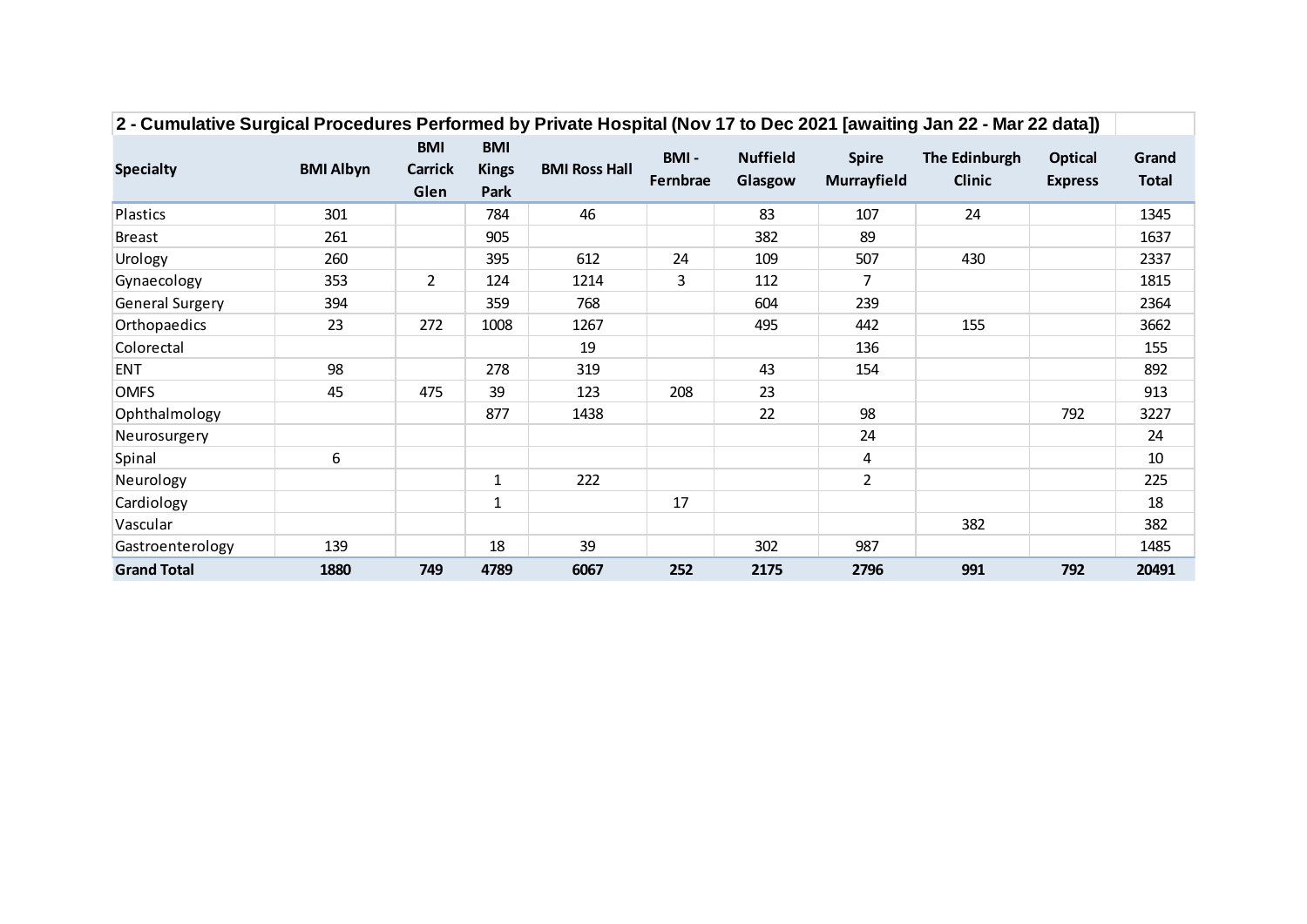| <b>Row Labels</b>      | A&A          |                |                |     |              |                |      |              |      |                |     |                | Borders D&G Fife Forth Valley GGC Grampian Highland Lanarkshire Lothian NWTC Tayside Western Isles Grand Total |       |
|------------------------|--------------|----------------|----------------|-----|--------------|----------------|------|--------------|------|----------------|-----|----------------|----------------------------------------------------------------------------------------------------------------|-------|
| Plastics               | $\mathbf{1}$ |                |                |     | 785          | 42             | 301  |              | 93   | 107            |     |                | 1                                                                                                              | 1330  |
| <b>Breast</b>          | 53           |                |                |     | 801          | 68             | 261  |              | 365  | 89             |     |                |                                                                                                                | 1637  |
| Urology                | 8            | $\overline{2}$ |                | 298 | 405          | 76             | 259  |              | 532  | 567            |     | 167            | 19                                                                                                             | 2333  |
| Gynaecology            | 37           |                |                | 3   | 125          | 89             | 353  |              | 1129 | 69             |     | 1              |                                                                                                                | 1806  |
| <b>General Surgery</b> | 42           |                |                | 6   | 356          | 85             | 345  |              | 980  | 397            |     | 36             |                                                                                                                | 2247  |
| Orthopaedics           | 294          | 36             | $\overline{2}$ | 183 | 704          | 35             | 25   | 3            | 1336 | 428            | 435 | 138            | 15                                                                                                             | 3634  |
| Colorectal             | 9            |                |                |     |              | 10             |      |              |      | 136            |     |                |                                                                                                                | 155   |
| <b>ENT</b>             | 27           | $\overline{2}$ |                | 181 | 186          | 4              | 107  |              | 448  | 13             | 9   | $\overline{2}$ | 3                                                                                                              | 982   |
| <b>OMFS</b>            | 475          |                |                | 21  | 32           | $\overline{2}$ | 252  |              | 126  | 1              |     |                |                                                                                                                | 910   |
| Ophthalmology          |              |                |                | 3   | 29           | 528            | 668  | 38           | 1867 | $\overline{7}$ | 61  | 20             |                                                                                                                | 3221  |
| Neurosurgery           |              |                |                |     |              |                |      |              |      | 24             |     |                |                                                                                                                | 24    |
| Spinal                 |              |                |                |     |              |                | 6    |              |      | 4              |     |                |                                                                                                                | 10    |
| Neurology              |              |                |                |     |              | 205            |      | $\mathbf{1}$ | 10   | 1              |     | 1              |                                                                                                                | 218   |
| Cardiology             |              |                |                | 17  | $\mathbf{1}$ |                |      |              |      |                |     |                |                                                                                                                | 18    |
| Vascular               |              |                |                |     | 47           |                |      |              |      | 337            |     |                |                                                                                                                | 384   |
| Gastroenterology       |              |                |                |     | 18           |                | 167  |              | 39   | 1303           |     |                | 55                                                                                                             | 1582  |
| <b>Grand Total</b>     | 946          | 40             | $\overline{2}$ | 712 | 3489         | 1144           | 2744 | 42           | 6925 | 3483           | 505 | 365            | 94                                                                                                             | 20491 |

## **3 - Cumulative Surgical Procedures Performed by HB (Nov 17 to Dec 2021 [awaiting Jan 22 - Mar 22 data])**